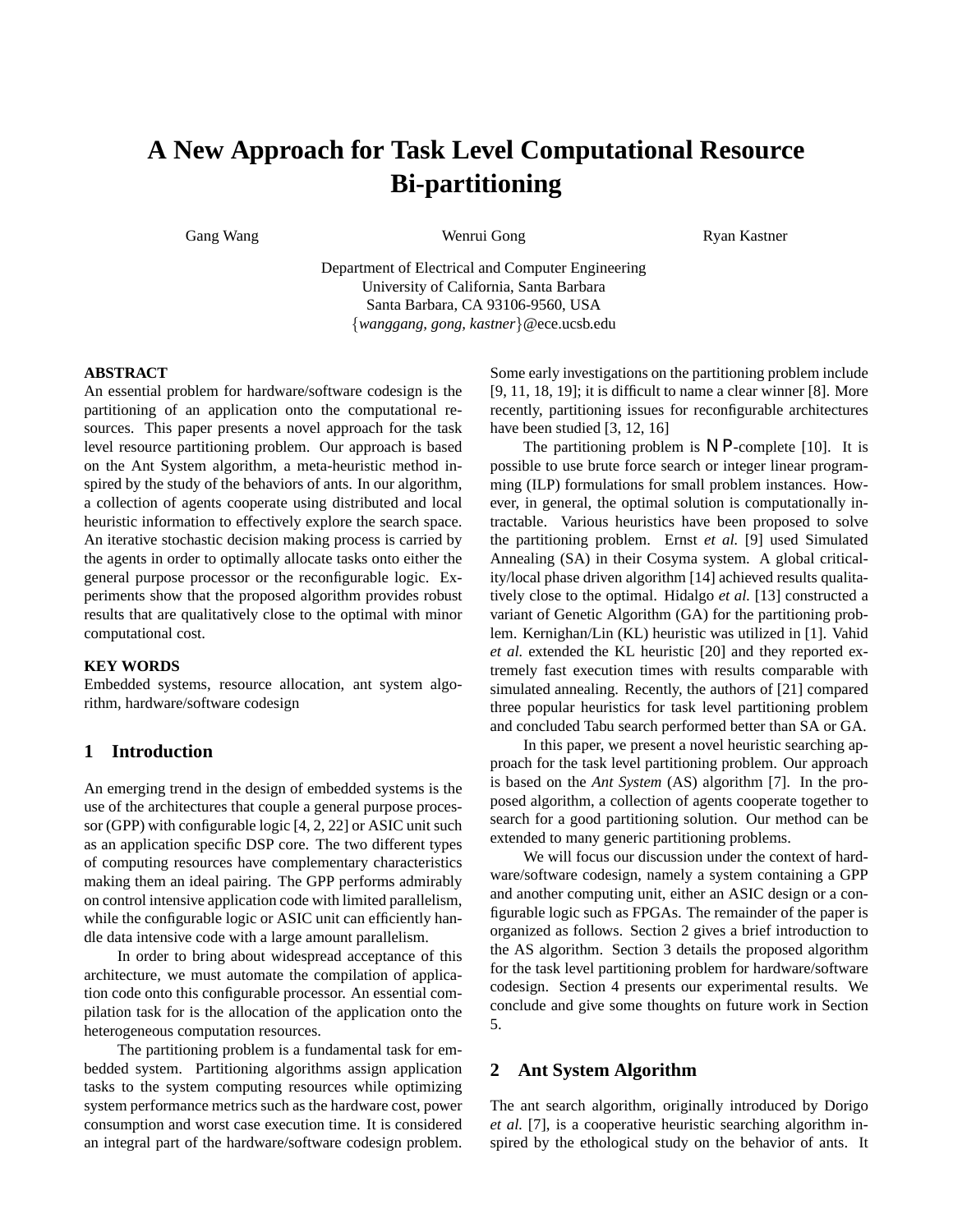was observed that ants – who lack sophisticated vision – could manage to establish the optimal path between their colony and the food source. The study [5] found that the ants use pheromone trails to communicate information amongst themselves. Though any single ant moves essentially at random, it will make a decision on its direction based on the "strength" of the pheromone on the paths that lie before it. As an ant traverses a path, it reinforces that path with its own pheromone.The pheromone evaporates over time; therefore the "shortest" paths will maintain a higher amount of pheromone as opposed to the "longer" paths. A collective autocatalytic behavior emerges as more ants will choose the shortest trails (because the short trails have a higher amount of pheromone), which in turn creates an even larger amount of pheromone on those short trails. This means that those short trails will be even more likely to be chosen by future ants.

The AS algorithm is inspired by such observation. It is a population based approach where a collection of agents cooperate together to explore the search space. They communicate via a mechanism imitating the pheromone trails. One of the first problems to which AS was successfully applied was the Traveling Salesman Problem (TSP) [7]. The AS algorithm gave competitive results comparing with traditional methods.

## **3 AS for Hardware/Software Codesign**

A crucial step in the design of hardware/software codesign is the allocation of the application's computation onto the general purpose processor and configurable logic or ASIC unit. The partitioning plays a dominant role in the system cost and performance.

It is possible to perform partitioning at multiple levels of abstraction. For example, you can partition the application at the operation (instruction) level as is done in the Garp project [4]. We focus on partitioning at a higher abstraction level – the task or functional level. At this level, the atomic partitioning unit is a task. A *task* is a coarse grained set of computation with a well defined interface. Our work assumes that each task is specified as a C function. The tasks themselves may depend on the execution of other tasks. The dependencies are modeled using a task graph.

A *task graph* is a directed acyclic graph (DAG)  $G =$  $(T, E)$ , where  $T = (t_0, t_1, \ldots, t_n)$  is a collection of task nodes, and *E* is a set of directed edges. Each task node defines a functional unit for the program, which contains information about the computation the task needs to perform. There are two special nodes  $t_0$  and  $t_n$ , which are virtual task nodes. They are included for the convenience of having an unique starting and ending point of the task graph. An edge  $e_{ij}$  in  $E$  defines an immediate precedence constraint between node *ti* and *tj*  $(t_i \rightarrow t_j)$ .

A task can be executed only after all the tasks with a higher precedence level have been executed. If the system contains both a GPP and configurable logic, the partitioning of the tasks onto the two resources becomes critical to the system performance. There are  $2^N$  unique partitioning solutions, where *N* is the number of the tasks. However, some of these solutions may be infeasible as they violate system constraints. For example, a partitioning solution may allocate a large number of tasks to the configurable logic. However, the configurable logic has a fixed size, and the area occupied by those tasks must be less than the area of the configurable logic.

Our work applies partitioning at the functional task level for sequential scheduling. It focuses on minimizing the critical path of a task graph given area constraints on the size of the configurable logic. The tasks of different precedence levels are sequentially executed from the top level down, while tasks in the same precedence level can be allocated on different system components and run concurrently. Each task can be allocated either on the GPP or the configurable logic. In the remainder of this section, we will present a new heuristic algorithm based on AS for task level partitioning in hardware/software codesign. We will first discuss the mathematic model that forms the basis for the algorithm.

We model task graph partitioning as a bi-coloring problem. We associate the color  $c_1$  with the GPP, and the color  $c_2$ with the configurable logic. The partitioning problem finds the "optimal" coloring of the task nodes (excluding the virtual task nodes  $t_0$  and  $t_n$ ) using  $c_1$  and  $c_2$  such that the task graph provides the shortest execution time subject to a fixed amount of configurable logic. In order to effectively explore the search space, we also associate each edge in the task graph with the color. An edge  $e_{ij}$  can be colored with either  $c_1$  or  $c_2$ . Each edge  $e_{ij}$  is associated with two global heuristics, denoted  $\tau_{ij}(k)$ , to indicate the likelihood for task  $t_j$  to be colored with the corresponding color  $c_k$ , where  $k = 1, 2$ .

We further model the partitioning problem as an agent based stochastic decision making process. An agent tries to construct a coloring on the task graph based on the distributed and local heuristics. For every task node  $t_i$ , two steps are carried out by the agent. First, the agent makes a decision on how the task node *ti* should be colored. This decision is made by considering the choices made on  $t_i$  by its immediate predecessors. Once this decision is made, the agent forces every inbound edge of *ti* to be colored the same color as *ti*. That is, for every task node  $t_l$  that is an immediate predecessor of  $t_i$ , the edge  $e_{li}$  will be colored with the same color  $t_i$  - the current node under consideration. Then the agent guesses the color of each task node that immediately follows *ti*, i.e. for every edge  $e_{ij}$  it guesses the color of  $t_i$ . The probability of assigning color  $c_k$  to  $t_j$  is based on a global heuristic  $\tau_{ij}(k)$ and the local heuristic based on the local information from the task nodes  $t_i$  and  $t_j$ . We will describe our global and local heuristics in the following section.

Figure 1 gives an example of a bi-coloring of a task graph. We use a solid line to indicate the items colored with  $c_1$  and dotted line for  $c_2$ . Consider task node  $t_3$ . When an agent encounters  $t_3$ , the edge  $e_{13}$  will already be colored based on the agent's previous decision at task node  $t_1$ . Since this is there is only one incoming edge for this node,  $t_3$  will be assigned the color *c*2, which corresponds to assigning task *t*<sup>3</sup> to the configurable logic. Then, we will use the local and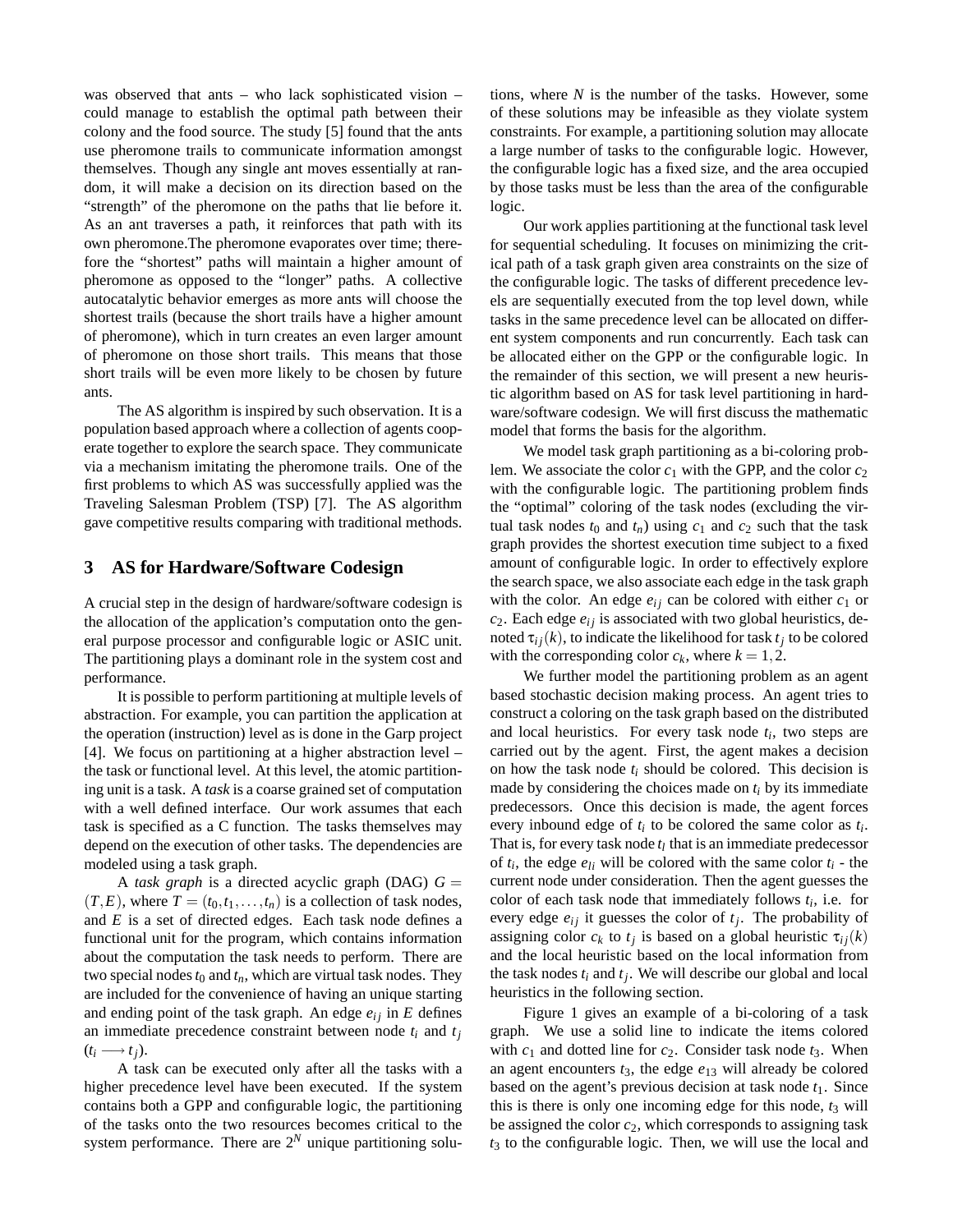global heuristics to assign a color to the edges *e*<sup>34</sup> and *e*35. Tasks 1, 2, 7 and 8 are partitioned on the GPP and task 3, 4, and 6 are allocated on the configurable logic. The inbound edges for each of the nodes are colored accordingly. As task node  $t_n$  is a virtual node, we do not care about the coloring of edge  $e_{8n}$ .



**Figure 1:** Partitioning as a graph bi-coloring problem

This stochastic process will be repeated multiple times. During the first iteration of the algorithm, the agent will perform random walk guided solely by the local heuristic because the global heuristic is based on the solution of previous iterations. Being that this is the first iteration, there is not yet any global information. After a coloring is created for the task graph, we calculate the quality of this coloring. Then for each  $e_{ij}$ , if it is colored by  $c_k$ , we will update the associated heuristic  $\tau_{ij}(k)$ . The hope is that by rewarding the distributed global heuristic, the agent will have better chance to find the optimal solution for the partitioning problem.

Based on the bi-coloring model, we introduce a new heuristic method for solving the computational resource partitioning problem using the AS algorithm. Each agent traverses the task graph and attempts to create a feasible bi-coloring by selecting the colors probabilistically according to the combined heuristics. The quality of the solution is measured by the overall execution time of the colored task graph together with the consideration of the predefined constraints, such as hardware area cost limit. The quality measurement is used to reinforce the *best* solutions. The global heuristic information is distributed as pheromone trails on the edges of the task graph.

The proposed algorithm proceeds as follows:

- 1. Initially, assign each of the edges in the task graph with a fixed pheromone  $\tau_0$  for both color  $c_1$  and  $c_2$ , where  $c_1$ corresponds to GPP, while  $c_2$  for configurable logic;
- 2. Put *m* ants on  $t_0$ ;
- 3. Each ant traverses the task graph to create a feasible bi-coloring solution  $s^i$  for the task graph, where  $i =$ 1*,...,m*;
- 4. Evaluate all the *m* solutions. The quality of the solution *s* is measured by the overall execution time *times*.

Among all solutions, find the best solution *sbest* which provides the minimum execution time and satisfies the configurable logic area constraint;

5. Update the pheromone for each color on the edges as follows:

$$
\tau_{ij}(k) \leftarrow (1 - \rho)\tau_{ij}(k) + \Delta \tau_{ij}(k)
$$

where  $0 < \rho < 1$  is the evaporation ratio,  $k = 1, 2$ , and

$$
\Delta \tau_{ij}(k) = \begin{cases} Q/time_{s_{best}} & e_{ij} \text{ is colored with } c_k \text{ in } s_{best} \\ 0 & \text{otherwise} \end{cases}
$$

6. If the ending condition is reached, stop and report the best solution found. Otherwise go to step 2.

Step 3 is an important part in the proposed algorithm; it commands how an individual ant "crawls" over the task graph to generates a solution. Two questions must to be addressed in this step: 1) how does the ant handle the precedence constraints between task nodes? 2) what heuristics should the ant use and how should it apply them?

Each ant traverses the graph in a topologically sorted manner in order to satisfy the precedence constraints of task nodes. The trip of an ant starts from  $t_0$  and ends at  $t_n$ . *,thetwo*virtual nodes that do not require assignment or coloring. By visiting the nodes in topologically sorted order, we insure that every predecessor node is visited before we visit the current node. Equivalently, it guarantees that every incoming edge to the current node is already colored.

At each task node  $t_i$  where  $i \neq n$ , the ant makes a probabilistic decision on the coloring for each of its successor task nodes  $t_i$  based on the pheromone on the edge More specifically, an ant at task node  $t_i$  guesses that node  $t_j$  is colored with  $c_k$  according to the probability:

$$
\mathsf{p}_{ij}(k) = \frac{\tau_{ij}(k)^{\alpha} \mathsf{n}_j(k)^{\beta}}{\sum_{l=1,2} \tau_{ij}(l)^{\alpha} \mathsf{n}_j(l)^{\beta}}
$$

Here  $\eta_i(k)$  is the local heuristic if  $t_i$  is colored with  $c_k$ . In our work, we simply use the inverse of the cost of having task  $t_i$  assigned to either the GPP or the configurable logic. A simple weighted combination is used to estimate the cost:  $cost = w_t \cdot time_j + w_a \cdot area_j$ , where *time<sub>j</sub>* and *area<sub>j</sub>* are the execution time and hardware area cost estimates, constants  $w_t$  and  $w_a$  are scaling factors to normalize the balance of the execution time and area cost. The constants  $\alpha$  and  $\beta$  are used to weight the local and global heuristics.

Upon entering a new node *ti*, the ant makes a decision on the coloring of the task node *ti* based on the guesses made by all of the immediate precedents of *ti*. It is guaranteed those guesses are already made since that the ant travels the task graph in a topologically sorted manner. In our implementation, this decision is made probabilistically based on the distribution of the guesses, i.e. the possibility of coloring  $t_i$  with  $c_k$  is:

$$
p_i(k) = \frac{\text{count of guess } c_k \text{ for } t_i}{\text{count of immediate precedents of } t_i}
$$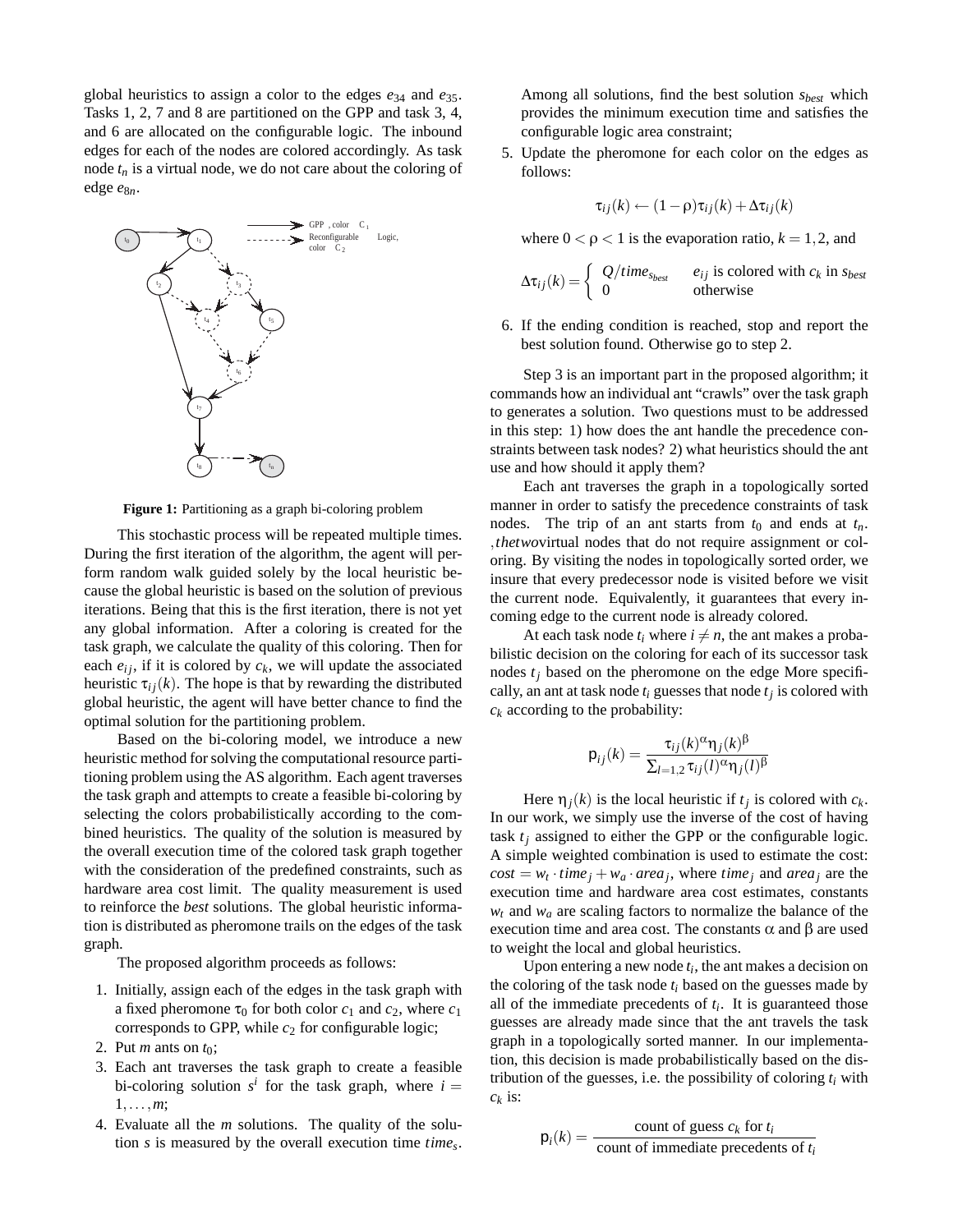The above decision making process is carried by the ant until all the task nodes in the graph have been colored.

In each run of the algorithm, multiple iterations of the above steps are conducted. Two ending conditions are explored: 1) the algorithm ends after a fix number of iterations, or 2) the algorithm ends when there is no improvement found after a certain number of iterations.

For each iteration, the ant search has a run time  $Ant<sub>t</sub>$ confined by  $O(2N^2)$ , where *N* is the number of nodes in the task graph. For a run with *I* iterations using *m* ants, the time complexity for our algorithm is:  $(Ant_t + E_t) * m * I$ , where  $E_t$ is the time it takes to evaluate the quality of each solution. In practice, we found that  $E_t \gg Ant_t$ . Compared with brute force search that has a total run time of  $(2^N) * E_t$ , the speedup ratio we achieved by the AS algorithm is:

$$
speedup = \frac{(2^N)*E_t}{m*I*(Ant_t+E_t)} \approx \frac{2^N}{m*I}
$$

Finally, we propose two possible ways to determine the number of ants, *m*, used in each iteration of the algorithm: 1) *m* equals the average branching factor of the task graph, or 2) *m* equals the maximum branch number of the task graph.

## **4 Experimental Results**

Our experiments address the functional partitioning problem on a design using configurable processors targeting multimedia and communication applications. The target system contains one general purpose processor (PowerPC 405 RISC CPU core) and configurable computing logic (Xilinx VirtexII with 1,232 CLB capacity). The reference model is Xilinx Virtex II Pro Platform FPGA [22], which can contain up to four CPU cores, 13,404 CLBs and other components. Although our algorithm can extended for a system architecture with more computing resources, we restrict our system to contain one processor and configurable logic.

The execution time required to run a task on either resource depends on how the task is implemented. We assume that the tasks are static and precomputed. The communication time between resources are also predefined.

The tasks allocated on the GPP are sequentially executed subject to the precedence constraints. Task level parallelism between the GPP and configurable logic is explored, i.e. independent tasks may run concurrently on the GPP and configurable logic. Furthermore, instruction level parallelism within a particular task is exploited when the task is mapped to the configurable logic. However, no hardware reuse between tasks mapped to the configurable logic is considered since that it requires sophisticated scheduling that will greatly affect the execution time. This makes it difficult to evaluate the performance of our proposed algorithm. A predefined configurable logic area, i.e. predetermined number of CLBs, is used to judge whether a particular partition is feasible. For all the feasible partitions, i.e. the partitions that do not exceed this area cost, the best partition is the one with the shortest execution time.

Our experiments are conducted in a hierarchical environment for the target design. At the highest level of representation, an application is represented as a task graph. The task graph, as described in Section 3, is a directed acyclic graph, which shows the precedence relationship between tasks. Each task node is mapped to a function, which are written in a high level programming language, such as C/C++. The functions are analyzed using the SUIF and Machine SUIF tools. The resulting compiled function is imported in our environment as a control/data-flow graph (CDFG). A CDFG reflects the control flow within a function, and may contain loops, branches, and jumps. Each node in the CDFG is a basic block, i.e. a set of instructions that contains only one control-transfer instruction, and several arithmetic, logic, and memory instructions.

Estimation is carried out for each task node to get performance characteristics, such as execution time, software code length and hardware area. Based on the specification data of Virtex II Pro Platform FPGA [22], we get the typical performance characteristics for every operation, which are used estimate the performance of each basic block. The execution counts and the execution time of all basic blocks in a CDFG determine the execution time of the entire task. Using the HALT profiling tool included with Machine SUIF, we import profiling results of the MediaBench functions from the representative input data included with the benchmark suite. The maximum execution counts of those basic blocks are added into an ILP formulation with the objective of minimizing the total execution time; the ILP is solved using lp solve.

There are two types of commonly used scheduling approaches: pipelined scheduling and sequential scheduling. Partitioning for the pipelined scheduling and sequential scheduling can be very different. This is determined by the different objectives for these two approaches: while the pipelined scheduling tries to obtain the best pipelined stages and satisfy the throughput requirement of the system, sequential scheduling is concerned to minimize the total execution time of the task graph. The work reported in this paper only involves sequential scheduling as we target to achieve the best execution time under hardware cost constraint. That is for tasks of different level of precedence, they must be executed sequentially, while task with the same precedence level can run concurrently as long as the given resource partitioning allows. This allows us to determine the minimum execution time of the entire task graph by performing a critical path-based scheduling over a given partitioning. As no hardware reuse between the tasks is assumed, we calculate the hardware cost and software code length by simply summing these parameters from the individual task nodes. We schedule tasks based their dependencies given by the task graph. The scheduler reports the worst case execution time of the task. The synchronization time between the GPP and configurable logic and configuration time of the configurable logic is integrated as the task's execution time. Both the synchronization time and configuration time are configurable in our framework. We currently assume that both are minimal com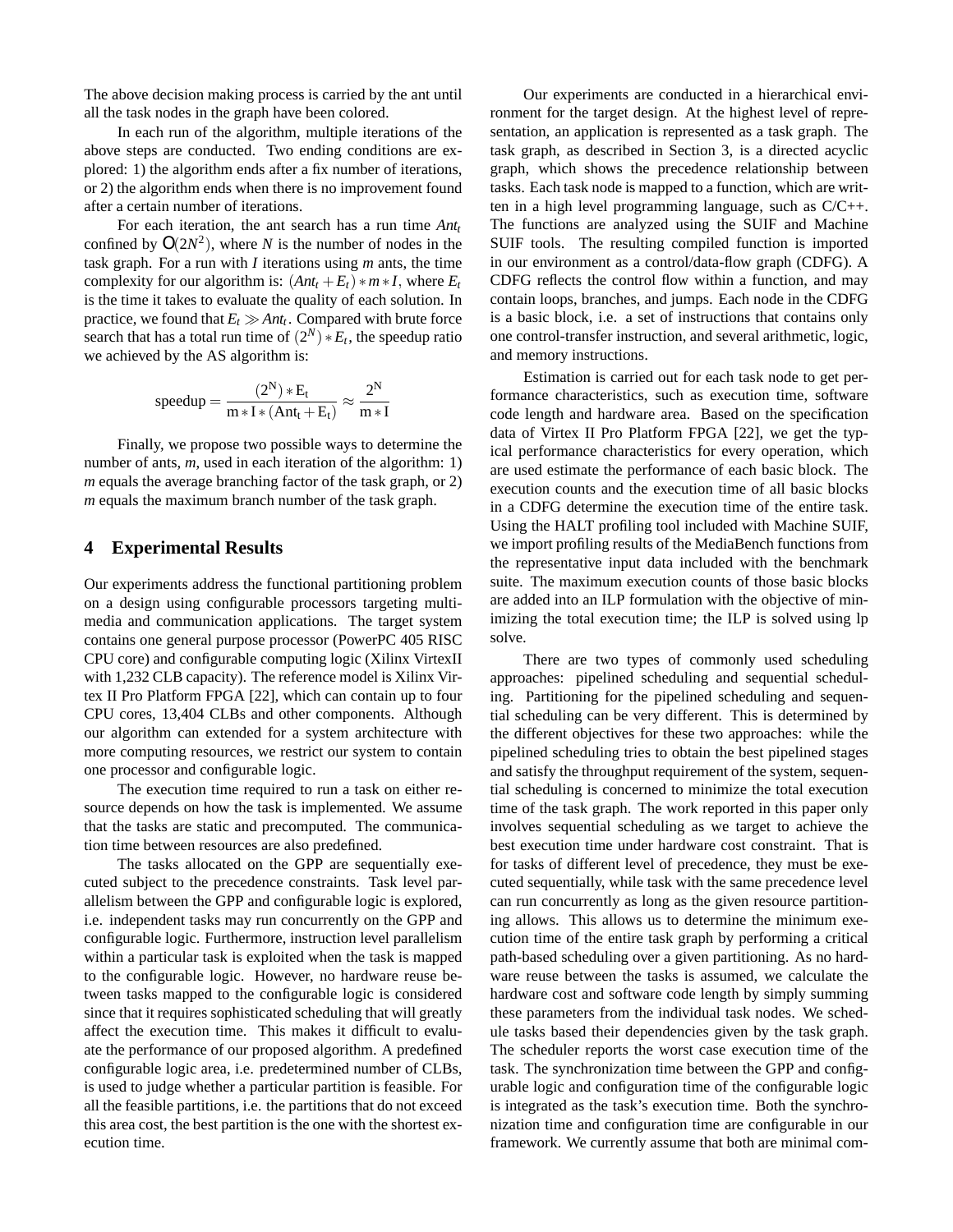pared to the overall task execution time. The effect of varying these parameters is an interesting study, however it is out of the scope of this work.

Each testing example in our experiments is constructed as an application running on the previously described system architecture. An application is is formed using a two step process that combines randomly generated DAGs (corresponding to the task graph) with real life software functions for each task node of the task graph. The reasons for using randomly generated task graphs are: 1) there does not exist a widely accepted benchmark for the task level resource partitioning problem; 2) it has been a practice for the researchers in this field to use randomly generated task graphs for evaluating different partitioning algorithms, such as indicated by [21, 6, 14]. Our benchmarks characterize the tasks using realistic software functions extracted from real application instead synthetic task descriptions.

First, for a given number of task nodes, a set of random DAGs are created using GVF tool kit [17]. With this tool, we are able to control the complexity of the generated DAGs by specifying the total number of nodes or the average branching factor in the graph. We use these DAGs as the task graphs of the applications. In our experiments, the generated DAG has 25 task nodes and the average branching factor is 5. This gives a search space with the size of  $2^{25}$ , i.e. over 33 million possible partitions. Benchmarks with smaller task graph sizes of 13, 15, and 20 nodes are also generated and tested.

We associate a function with each task node in the task graph. We use the MediaBench benchmark suite [15] as the resource for selecting these functions. For a given task graph, the functions are picked from one application within the benchmark suite.

A brute force search is done for each generated task graph. It provides important insights to the search space, such as the number of the optimal partitions with minimal execution time and the distribution of all the feasible partitions. However, it is computationally expensive and is the bottleneck in choosing the size of the task graphs (For example, on a Pentium machine with 2.8GHz CPU, it takes more than 100 hours to conduct brute force search on a benchmark of 50 DAGs and each contains 25 task nodes). Based on the results of brute force search, trivial examples, for which the number of the optimal partitions is statistically significant, are eliminated. After removing the "easy" partitioning problem instances, our testing suite contains 25 task graphs.

In our experiments, we apply the proposed AS algorithm on the testing example set and evaluate its results with statistics computed via the optimal, though computationally expensive, brute force search. Since the AS algorithm is a stochastic process, we run the AS algorithm 100 times for each task in order to obtain a large enough sample space. For each run, the number of ants per iteration, *m*, is set as the average branch factor of the DAG. We force the algorithm stop after 100 iterations. The solution with the best execution time found by the ants is reported as the result of each run. In all the experiments, we set  $\tau_0 = 100$ ,  $Q = 1,000$ ,  $\rho = 0.2$ ,  $\alpha = \beta = 1$ ,  $w_t = 1$  and  $w_a = 2$ . We didn't extensively test the sensitivity of our algorithm with regard to different parameter settings. However, our results suggests that these values are robust over a wide range of testing examples.

Figure 2 shows the quality distribution for the result partitions achieved by using the proposed AS algorithm. Curve (a) shows the cumulative distribution of the number of solutions found by the AS algorithm plotted against the quality of those solutions. The x-axis gives the solution quality compared to the overall number of solutions. The y-axis gives the total number of solutions (in percentage) that are worse than the solution quality. For example, looking at the x-axis value of 2%, less than 23% of the solutions that the AS algorithm found were outside of the top 2% of the overall number of solutions. In other words, over 77% of the solutions found by the AS algorithm are within 2% of all possible partitions. The number of solutions drops quickly showing that the AS algorithm finds very good solutions in almost every run. 1,586 solutions, or 63.5% of all the solutions, found by our algorithm are within the top 0.1% range. The figure indicates that a majority of the results are qualitatively close to the optimal. In our experiments, totally 2,290 solutions, or 91.7% of all the solutions, are within the top 3% range.



**Figure 2:** Quality for the result partitions provided by AS algorithm

We also try to evaluate the capability of the algorithm with respect to discovering the optimal partition. Out of a total of 2,500 results over 25 task graphs, the AS algorithm found the optimal execution time 460 times. Based on this, the probability of finding the optimal solution with our algorithm for these task graphs is 18.4%. With the same amount of computation time, a random sampling method has a chance of  $8.5 \times 10^{-7}$  to discover the optimal solutions for the same examples, which is close to zero. Therefore, the AS algorithm is statistically much more effective in finding the optimal solution than random sampling. Also, we found that for 5 testing examples, or 20% of the testing set, our algorithm discovers the optimal partition in more than half of the 100 runs. In other words, for a significant percentage of the testing examples, the algorithm has high possibility in producing one of the optimal partitions.

Curve (b) in Figure 2 provides another perspective regarding to the quality of our results. Here, the x axis is inter